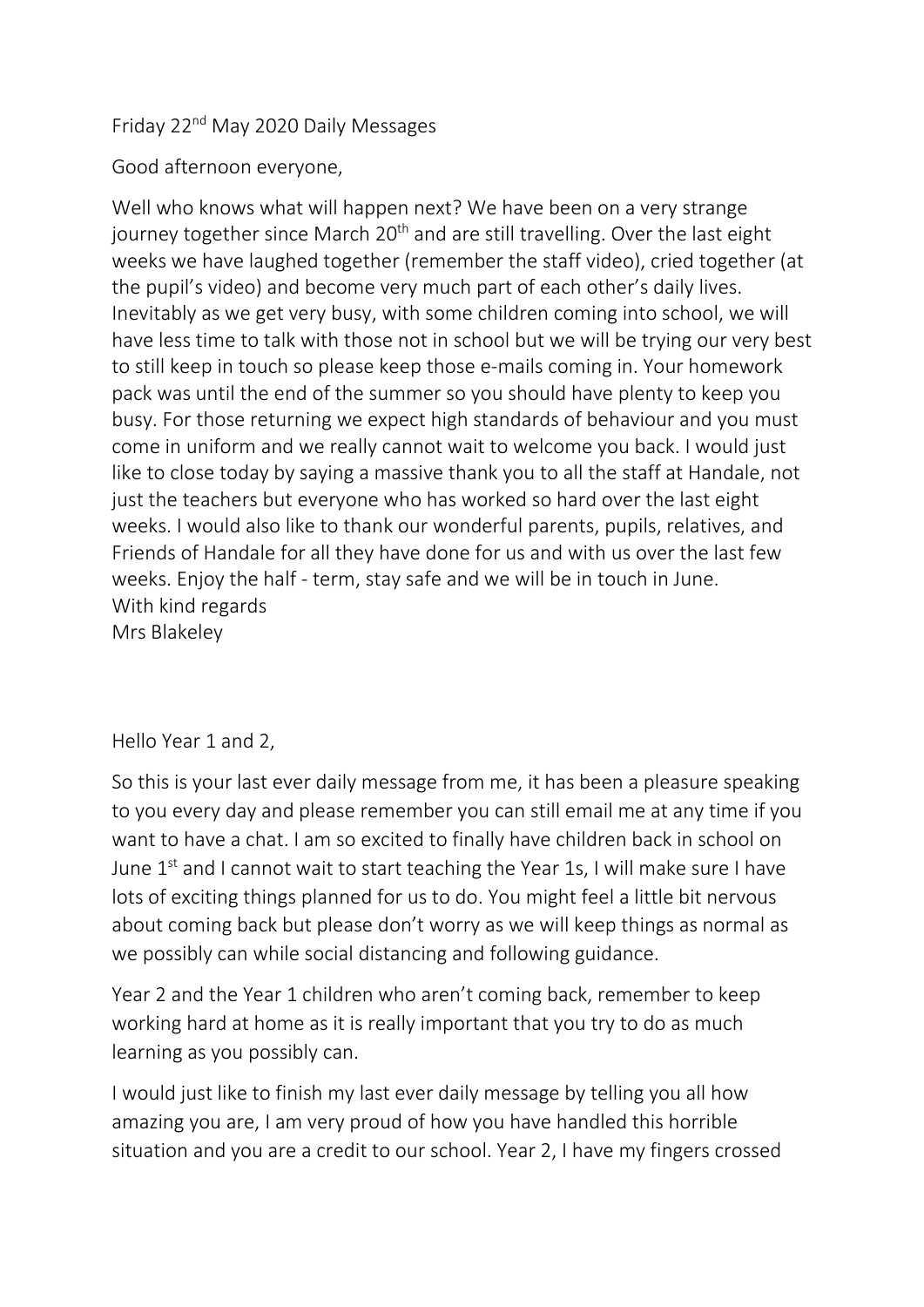that we will be able to finish the year together before you move on to your next journey in Year 3.

Keep safe, keep smiling and I will hopefully see you all very soon! Remember to email me if you need a chat or any assistance with your learning [\(rprice@handale.rac.sch.uk\)](mailto:rprice@handale.rac.sch.uk)

Miss Price xx

Hello Year 6.

Today, as every day, I hope that you are all well and staying safe. This, it appears at the present time, will be my last daily message prior to our return to school on 1st June. As from the end of this day, you now step into a bank holiday weekend followed by a half term holiday. These have definitely been, and continue to be, strange times and hopefully times of the kind we will never encounter again. I am personally looking forward to getting back to some normality and spending the last part of your primary years with you and pushing forward your learning ready for your secondary education. On that note, if you haven't been in touch with Freebrough yet, consider doing this as they may be able to give you further information about your secondary transition that I cannot. Make sure that before your return to school, you enjoy your week off, keep yourself safe and prepare your learning head for our last few weeks together.

Look forward to seeing all of you who are returning, very soon.

Stay safe and take care.

Mr Emmerson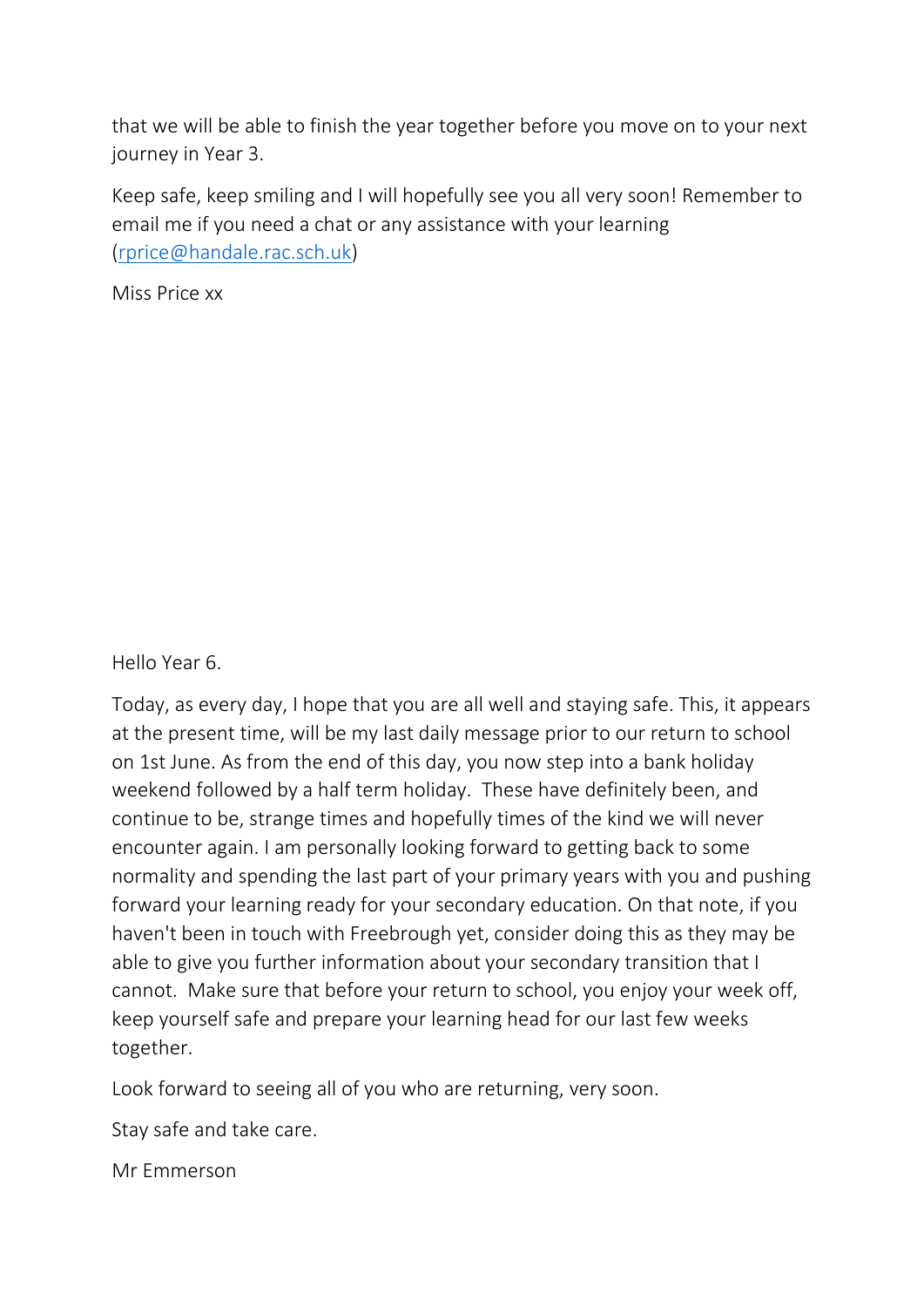#### Hello Reception Children,

This is going to be our last message for a while. Some children might be coming back to school soon and let's hope it won't be long until we are all back together. In the meantime please try to stay busy. Keep looking at your pack and trying things from there. Keep up with your counting and ordering numbers. Make sure you look at your phase 2 and 3 phonemes and try to read your tricky words. You could have a try a writing some silly sentences. Don't forget capital letters, finger spaces and full stops. Fingers crossed that we all see each other soon. With love Mrs Skirving xx

[eskirving@handale.rac.sch.uk](mailto:eskirving@handale.rac.sch.uk)



Hello Nursery Children,

We have been really busy today. We made ourselves some superhero capes. We wore our capes and pretended that we were 'Super Floppy'. We then started to think about all the things that made us special and all of the 'super'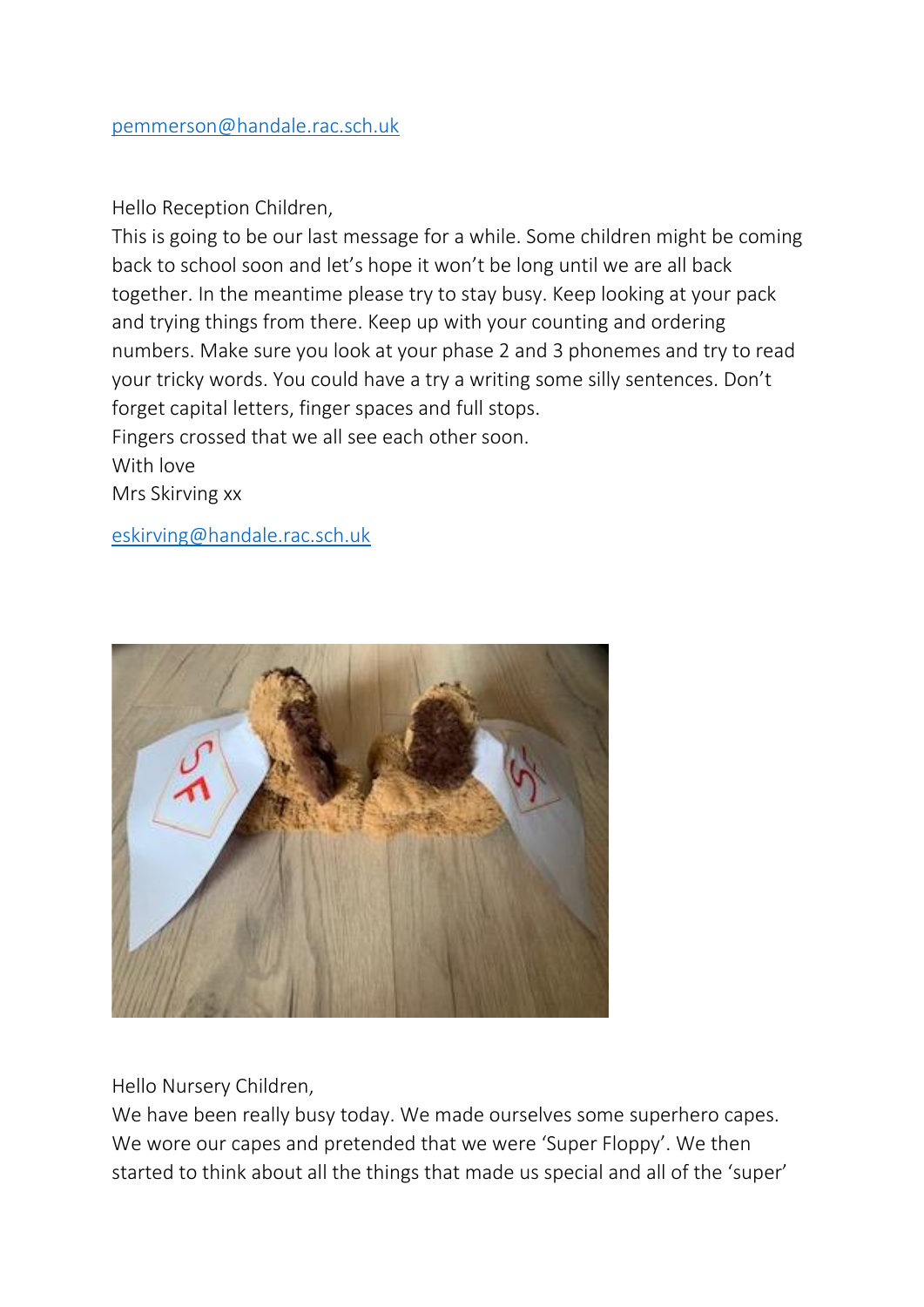things we can do. It made us think about you and all the 'super' things you do too!

This is going to be our last message for a little while, as some children will be coming back to school soon. We asked Mrs Lister if it was our turn but she said that it wasn't our turn yet. So we will not be able to see you yet but are still looking forward to when we can.

Love from

Morning Floppy and Afternoon Floppy xx

[clister@handale.rac.sch.uk](mailto:clister@handale.rac.sch.uk)

Hi all, so pleased to hear some of you will be coming back to school, can't wait to see your smiling faces and finally return to a sense of normality. I can't wait to hear how you've spent your time in lockdown. Hope to see you all soon,

Mr Cameron x

Hello,

Well this is my last weekly message because I will see some of you back at school on June 1st. I'm looking forward to this, although things will be slightly different to make sure we all stay safe and well but this is something we will get used to. This doesn't mean that it won't be fun, as we all know Year 1s like to have fun while they learn new things and so do I.

It will be lovely to see your smiley faces and can't wait to hear all your stories about things you have got up to during lockdown. I bet your stories are much more exciting than mine. If you aren't returning to school, continue to have fun with your family, do a little learning but most importantly stay safe and happy.

See you very soon **Anstay safe** Mrs Darby

Hello Year 4,

So this is the last daily message that you will receive but please remember to keep emailing me, I love hearing from you all to see what learning you have been doing. Well done to those children who have completed my challenge this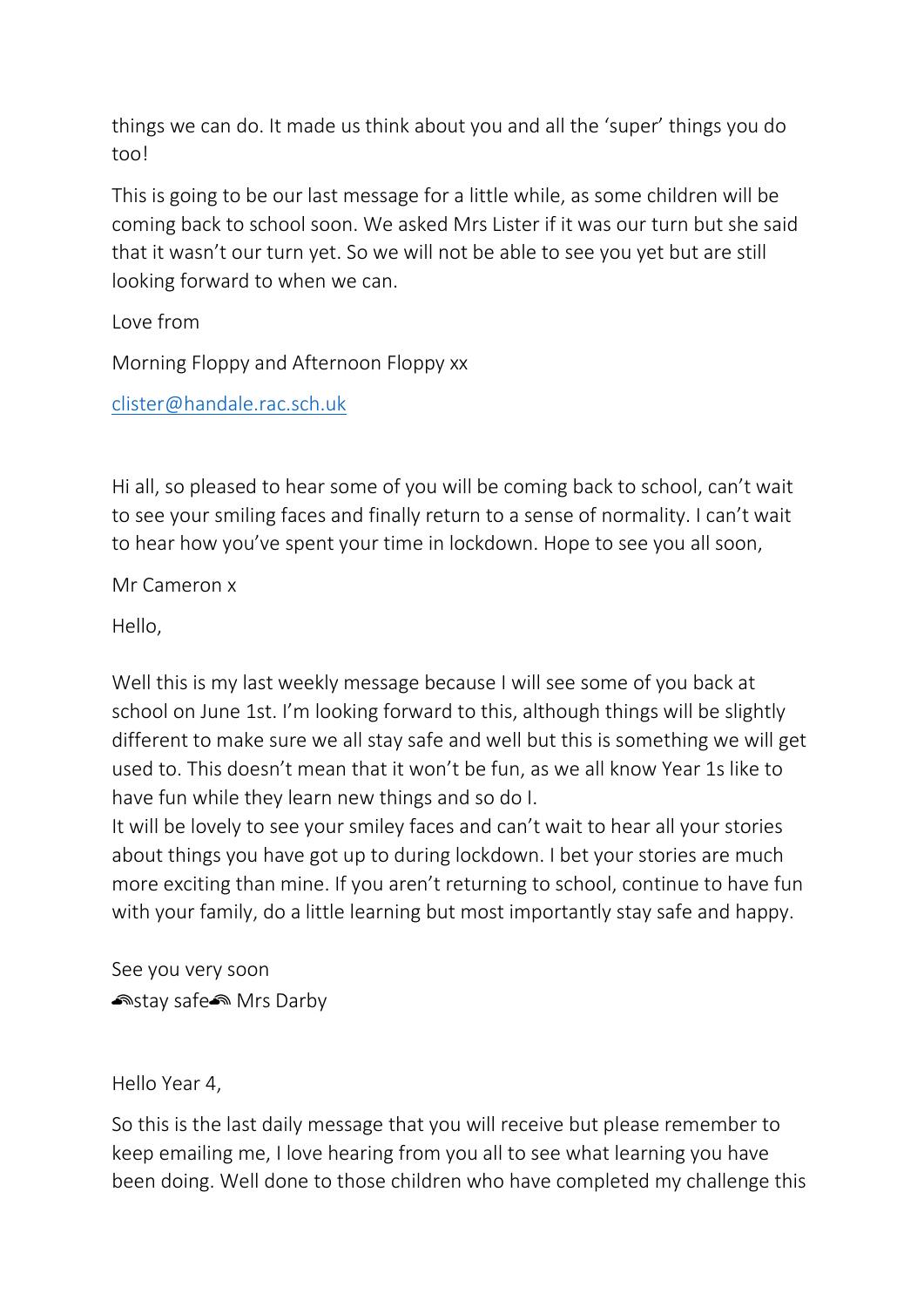week, Eliana I absolutely loved your game, we definitely have to play it when we all come back to school.

We would have been breaking up today for half term, it doesn't seem two minutes ago since we had the Easter holidays.

Keep safe all of you and I hope to see you all very soon, I am looking forward to teaching the Year 6's PE when they return – we are doing fitness and athletics so let's hope the sun keeps shine.

Keep safe and remember you can contact me any time.

Mr Farrier

[rfarrier@handale.rac.sch.uk](mailto:rfarrier@handale.rac.sch.uk)

Hello everyone, well what an emotional and interesting few months we have had. You are all an amazing bunch of children who I know will have embraced the situation with both hands and worked extremely hard - well done for that. Very soon a new form normality will be upon us and I look forward to seeing you in school. If this is not the case for you, then please keep being the amazing children of Handale we know you can be and please know that each and every member of our school is so proud of you for everything you have done. Stay safe, strong and happy and we will be together as the amazing school I know we are very soon.

Lots of love,

Mrs Oakley xxx

Hi children,

So today will be the last day I leave a message for you on here but it does not mean that you can't keep touch via email. It's been a funny few months but hopefully it won't be like this for much longer. Keep working hard and practising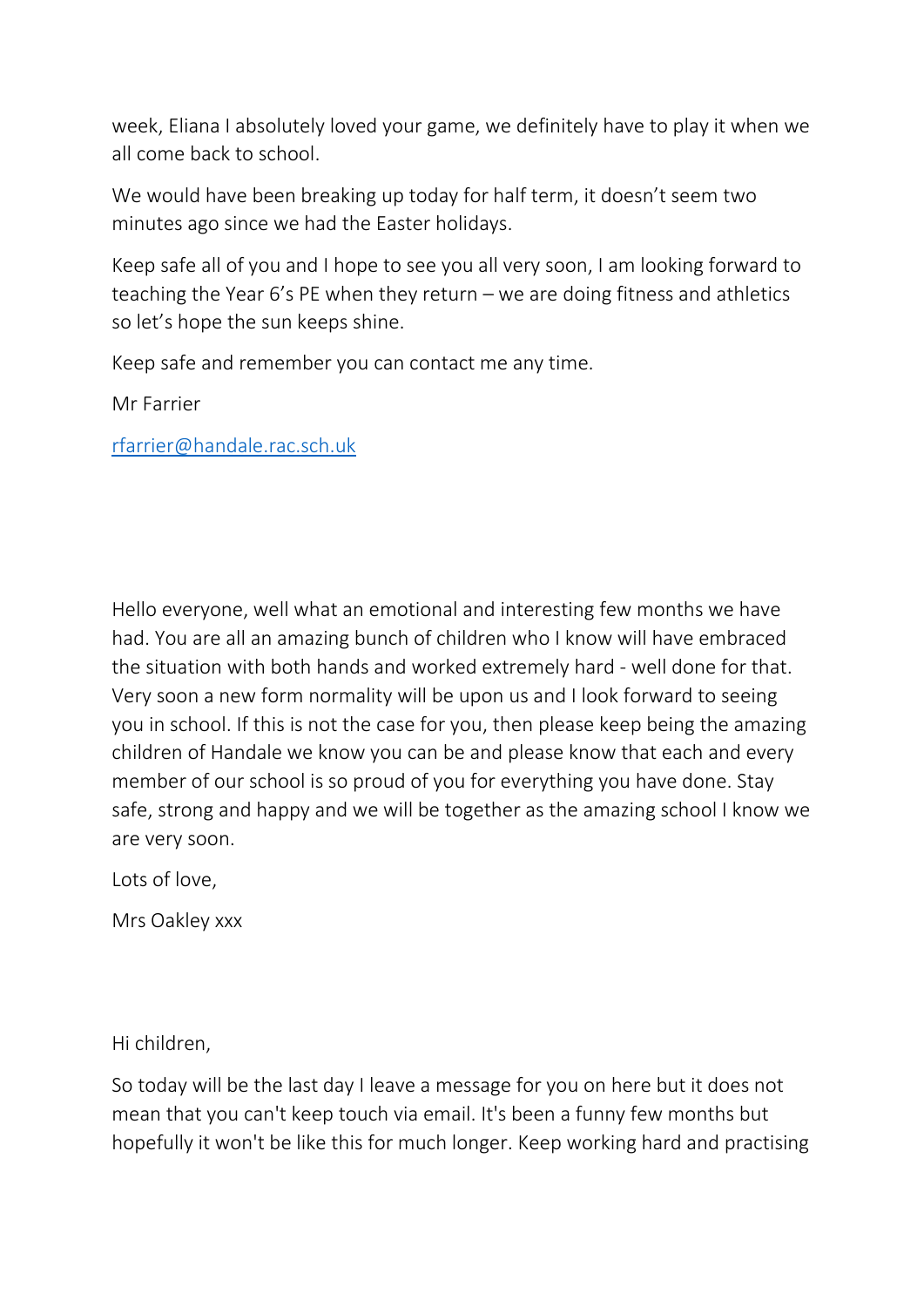your spellings, it is Friday have you done your spelling test today? I am doing work from home today and might have a bbq later if the sun stays out.

Keep safe and I'll see you soon,

Miss Kendall

[ekendall@handale.rac.sch.uk](mailto:ekendall@handale.rac.sch.uk)

Hello to the children of Handale. It looks like they are starting to lift the lockdown slowly. Yippee that means that some of us will be together very soon. To those of you who won't be back yet keep strong and keep busy. Looking forward to seeing some of you soon and for those who won't be back just yet keep safe and know that we haven't forgotten you. We will all be back together soon, take care.

Love from

Mrs Robinson xx

Hi everyone, I hope you're all well. I can't wait to get back to school in June! Looking forward to seeing those who will be back and hoping it's not too long before the whole schools all together again. Stay safe everyone and I'll see you all soon Mrs Treloar xx

#### Hello Pre Nursery!

What lovely weather we have been having this week! I have spent lots of time playing in the garden with my little girl; we even got the paddling pool out to cool down! We have been trying to play with some sensory materials every day this week and so far we have played in flour, uncooked rice and porridge oats we added some cups and spoons too! We are planning to play in some cooked spaghetti and maybe even some jelly over the next few days! I wonder if you could do something like that at your house - it's great fun!

I hope it isn't too much longer until we can all return to school and be able to get back to how it was before! This is my last message as I will be returning to school to look after some of the other children that are coming back-maybe even some of your brothers and sisters! For now please keep safe and enjoy spending time with your families!

Love from

Mrs Dean xx (ldean@handale.rac.sch.uk)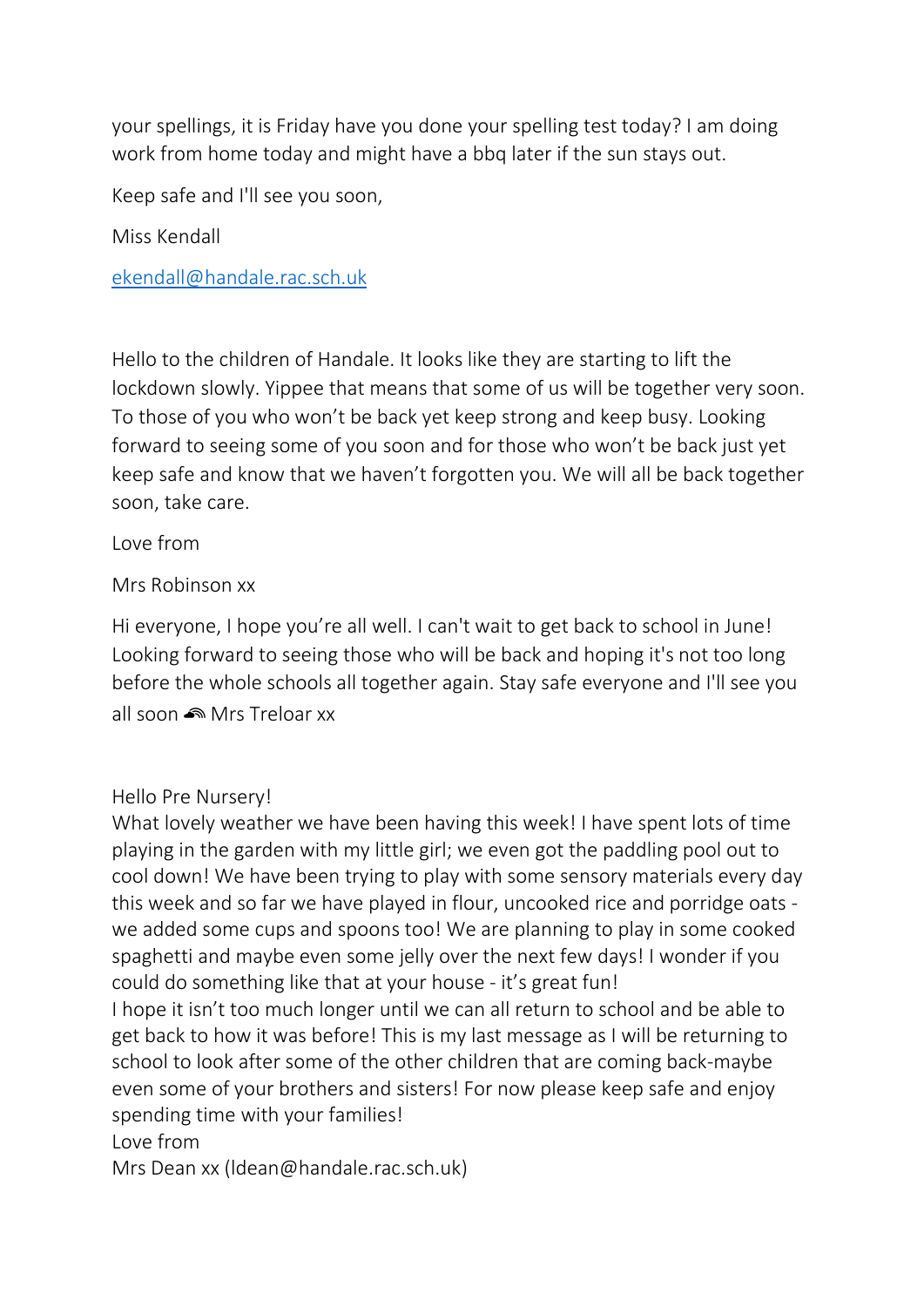## Hi Year 3,

Hope you are all well and have had a nice few days enjoying the sunshine. I have been in school today and as things will be starting to change a little after half term we have spent some time thinking about our time in lockdown. We made some memory boxes and thought of some of the nice memories that we have from lockdown like spending more time with our families. You could make a memory box at home by decorating a box. Try to think of some positive memories that you have from during lockdown. Have you enjoyed daily walks, are there new games you have been playing, maybe you have celebrated a birthday or had a movie night with your family. It would be lovely to see some pictures if you make one.

We also spent some time making slime from cornflour and water, which was very messy but fun.

I hope you all have a lovely half term. Mrs Brodie

### Hello everyone,

These are our last messages as we will be seeing some of you after half term- I can't wait for things to become more normal (even if it is just a tiny bit!) This week I have spent some time in the garden because the weather has been so lovely, have you spent time outdoors too? I hope you all remembered to wear sun cream though because I didn't which resulted in me looking a bit like a tomato - oops! On Thursday I was in school with Mr Emmerson and Mr Cameron; we had a lovely day and tried our hardest to complete Brogan's jigsaw (which was very tricky!)

Have a lovely half term, stay safe and I will see some of you on 1st June! Love Miss Sweeney xxx

Hi pre-nursery, hope you have all had a good week. I have been very busy this week, I have cleaned out and tidied up my loft! Gosh it was a big job. What have you been doing this week? This is going to be my last message as I will be back in school helping to look after some girls and boys. I really hope you will be back at school soon, so we can play together too. Missing you all lots, take care, love Mrs Mallaby x

Hello reception children, I hope you are all ok. This week I have been very busy doing my homework for university, have you all been practicing your phonics? I have been drawing in the garden with my family this week and spending lots of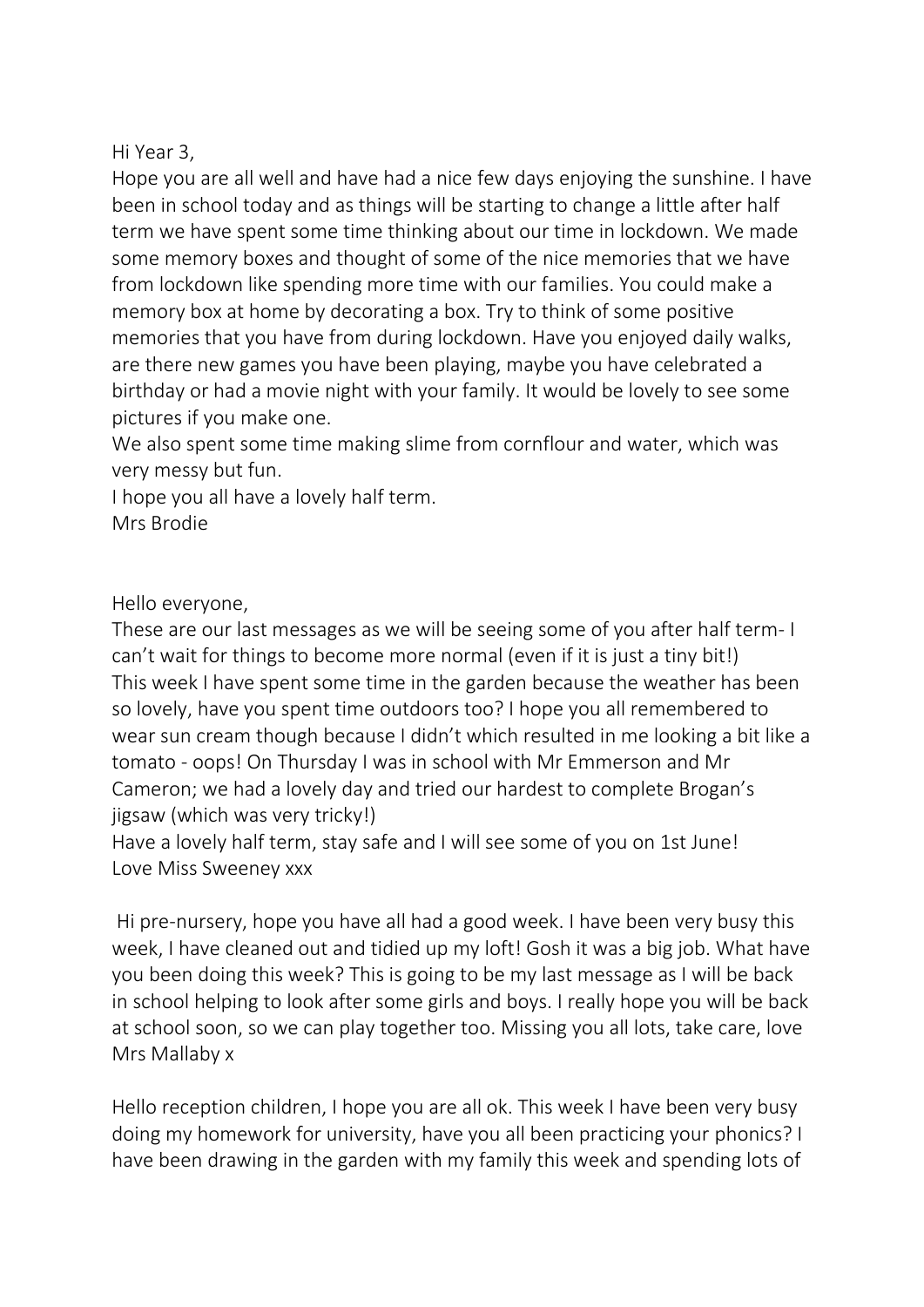time with my dog Willow. What fun things have you done with your family? Maybe you could write a story about it. The teddies all say hello and they can't wait to see you.

Miss you lots, love from Miss. Barwick and the teddies x

Hello everyone,

Hope you've all been enjoying the sunshine, I know I have! Yesterday I was helping Mr Dave to put up a new garden fence and to make a gate so that my little Betty (dog) could be safe playing the garden. I also had a big lorry came to my house to deliver some sand and cement, as next week's project is to build a garden patio. It's a bit messy at the moment but when it's finished I'll be able to sit in the sunshine and read my books. Have you been reading your books in the sunshine?

See you soon

Love Miss Alderson x

Hello nursery and pre nursery. I hope you've all been enjoying the nice sunny weather we have had this week. I was in school on Monday with Mrs Lister. We had a busy day making bread and bubble painting with the children that were in. I hope you have a lovely Bank Holiday and stay safe. Miss you all. Love Miss Reid x

## Hello Year 5,

I hope this message finds you well. I can't believe it's the end of half term already- it makes me sad to think how much time away from the classroom you've had, but hopefully that will start coming to an end soon.

I've had some great messages over the past few days, from Jack and his art to Alfie and his spelling (20 out of 20, Superstar) to Zak and his science work. Here's a picture of Zak's homemade lava lamp- remember to send me the work you've completed so we can celebrate together.

Stay safe,

Mr Bell [lbell@handale.rac.sch.uk](mailto:lbell@handale.rac.sch.uk)